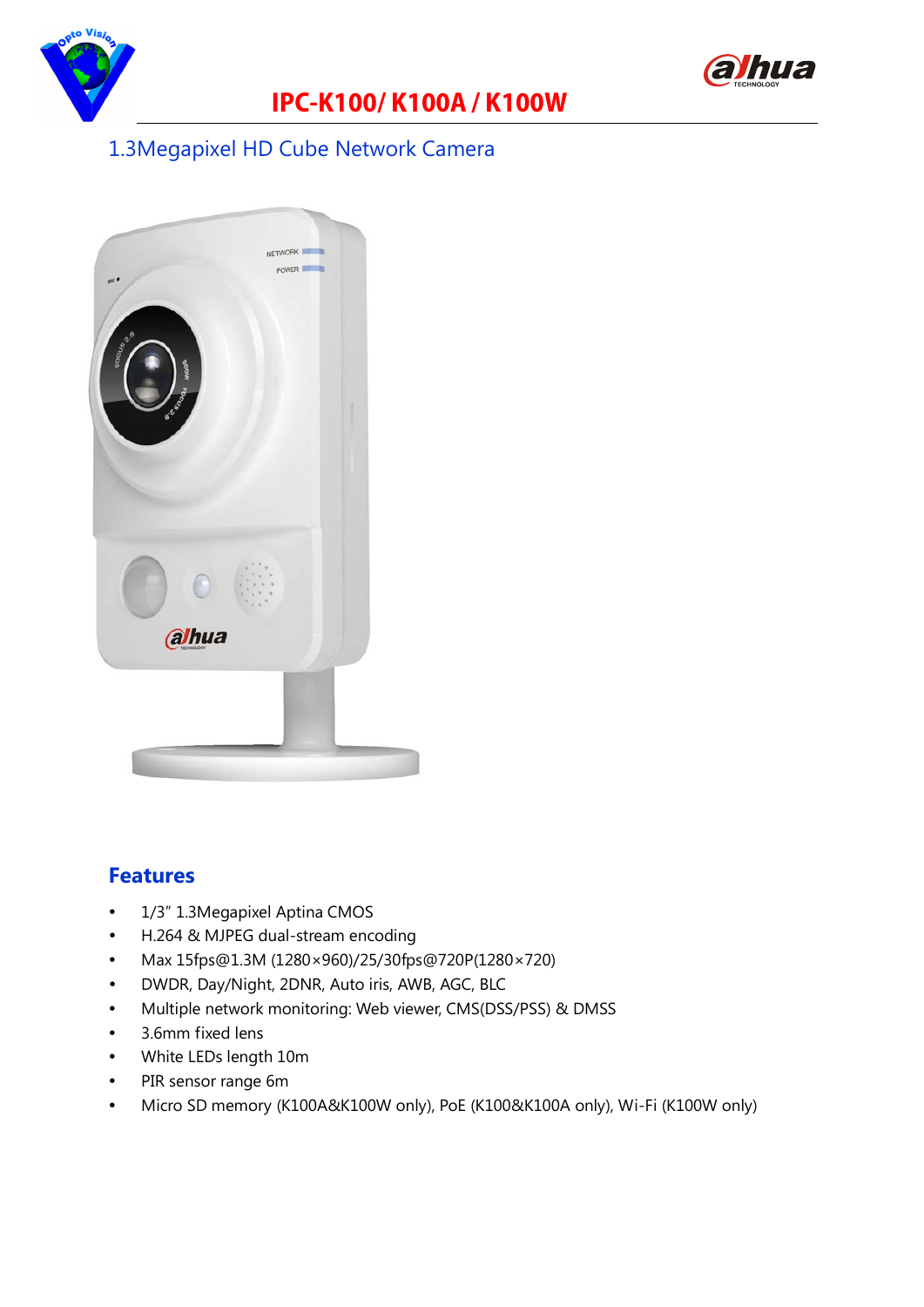

## **IPC-K100/ K100A / K100W**

### **Technical Specifications**

| <b>Model</b>                    |             | <b>IPC-K100</b>                                                  | <b>IPC-K100A</b>               | <b>IPC-K100W</b>                          |  |  |
|---------------------------------|-------------|------------------------------------------------------------------|--------------------------------|-------------------------------------------|--|--|
| <b>Camera</b>                   |             |                                                                  |                                |                                           |  |  |
| Image Sensor                    |             | 1/3" 1.3Megapixel Aptina CMOS                                    |                                |                                           |  |  |
| <b>Effective Pixels</b>         |             | 1280(H)x960(V)                                                   |                                |                                           |  |  |
| Scanning System                 |             | Progressive                                                      |                                |                                           |  |  |
| <b>Electronic Shutter Speed</b> |             | Auto/Manual 1/3~1/10000 (PAL)                                    |                                |                                           |  |  |
|                                 |             | Auto/Manual 1/4~1/10000(NTSC)                                    |                                |                                           |  |  |
| Min. Illumination               |             | 0.1lux/F1.8(color),                                              |                                |                                           |  |  |
| S/N Ratio                       |             | > 50dB                                                           |                                |                                           |  |  |
| <b>Camera Features</b>          |             |                                                                  |                                |                                           |  |  |
| Max. LEDs Length                |             | 10 <sub>m</sub>                                                  |                                |                                           |  |  |
| Day/Night                       |             | Auto(Electronic) / Color / B/W                                   |                                |                                           |  |  |
| <b>White Balance</b>            |             | BLC / HLC / DWDR                                                 |                                |                                           |  |  |
| Gain Control                    |             | Auto/Manual                                                      |                                |                                           |  |  |
| Noise Reduction                 |             | 2D                                                               |                                |                                           |  |  |
| Privacy Masking                 |             | Up to 4 areas                                                    |                                |                                           |  |  |
| Lens                            |             |                                                                  |                                |                                           |  |  |
| Focal Length                    |             | 3.6mm                                                            |                                |                                           |  |  |
| Max Aperture                    |             | F1.8                                                             |                                |                                           |  |  |
| Angle of View                   |             | $70^{\circ}$                                                     |                                |                                           |  |  |
| Mount Type                      |             | Board-in Type                                                    |                                |                                           |  |  |
| <b>Video</b>                    |             |                                                                  |                                |                                           |  |  |
| Compression                     |             | H.264/MJPEG                                                      |                                |                                           |  |  |
| Resolution                      |             | 1.3M(1280x960)/720P(1280x720)/D1/CIF                             |                                |                                           |  |  |
| Frame Rate                      | Main Stream | 1.3M(1~15fps)/720P/D1(1~25/30fps)                                |                                |                                           |  |  |
|                                 | Sub Stream  | D1/CIF(1 ~ 25/30fps)                                             |                                |                                           |  |  |
| <b>Bit Rate</b>                 |             | H.264: 32K ~ 8096Kbps, MJPEG: 32K~12288Kbps                      |                                |                                           |  |  |
| <b>Audio</b>                    |             |                                                                  |                                |                                           |  |  |
| Compression                     |             | N/A                                                              |                                | G.711a / G.711u (64kbps)/ PCM(128kbps)    |  |  |
| Interface                       |             | N/A                                                              | Built-in Mic, Built-in speaker |                                           |  |  |
| <b>Network</b>                  |             |                                                                  |                                |                                           |  |  |
| Ethernet                        |             | RJ-45 (10/100Base-T)                                             |                                | RJ-45(10/100Base-T) /<br>Wi-Fi(802.11b/g) |  |  |
| Protocol                        |             | IPv4/IPv6, HTTP, SSL, TCP/IP, UDP, UPnP, ICMP, IGMP, SNMP, RTSP, |                                |                                           |  |  |
|                                 |             | RTP, SMTP, NTP, DHCP, DNS, PPPOE, DDNS, FTP, IP Filter, QoS,     |                                |                                           |  |  |
|                                 |             | Bonjour                                                          |                                |                                           |  |  |
| <b>ONVIF</b>                    |             | ONVIF Ver. 2.0                                                   |                                |                                           |  |  |
| Max. User Access                |             | 10 users                                                         |                                |                                           |  |  |
| <b>Smart Phone</b>              |             | iPhone, iPad, Android, Windows Phone                             |                                |                                           |  |  |
| <b>Auxiliary Interface</b>      |             |                                                                  |                                |                                           |  |  |
| <b>Memory Slot</b>              |             | N/A                                                              | Micro SD, Max 32GB             |                                           |  |  |